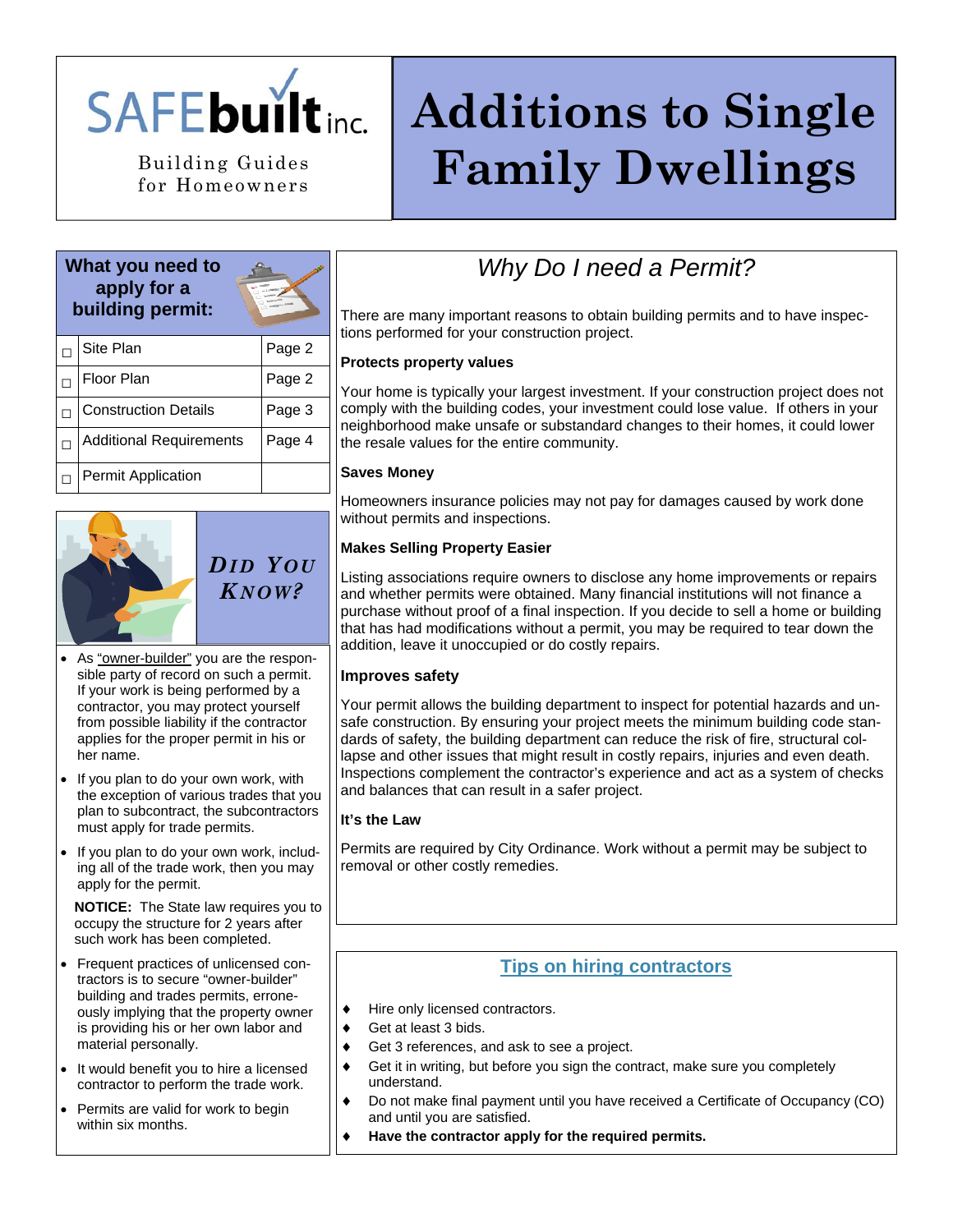# **What is a Site Plan?**

A site plan is a detailed drawing of your property, also known as a survey of your land. These are usually drawn by a land surveyor. The site plan will show the dimensions of your project and its relationship to existing setbacks, easements, utilities, other structures on the property, and distance to your property lines. If your project will require moving any utilities (gas, water, sewer/septic, electric, etc.), show where those meters will be relocated.

### **What is REQUIRED for a Permit?**

 $\square$  Provide copies of the SITE PLAN

#### **Notes:**

- 1. Structures shall not be permitted to be built over setback lines, easements, or property lines.
- 2. A survey from a registered land surveyor will be required if your project is located in a protected area.
- 3. An as-built survey is required if the structure is proposed within 12 inches of a required minimum setback.
- 4. If your property is on a slope, you may be required to install silt fence to keep the dirt on your property.
- 5. If you are on a septic tank, you will be required to have approval from the county health department prior to issuance of a permit.
- 6. If you do not know the location of your utilities, contact the Utility Notification Center. Remember to ask them about the cost of this service.



# **Floor Plans**

The floor plan is used to determine the complexity of the work and to validate the site plan. Floor plans must show existing dimensions of the house, dimensions of the new room, any new openings and items that will be relocated.



### **What is REQUIRED for a Permit?**

 $\square$  Provide copies of the FLOOR PLAN

#### **Notes:**

- 1. When plans show any new openings that exceed 6 feet in a bearing wall, detailed specifications will be required.
- 2. Additions cannot enclose bedroom or basement egress windows.
- 3. Heat is required in all habitable rooms. Show how heat will be supplied to the addition.
- 4. Existing electric service may require an upgrade or relocation. Indicate the size of your existing electric service (AMPS) on your plan.

PAGE 2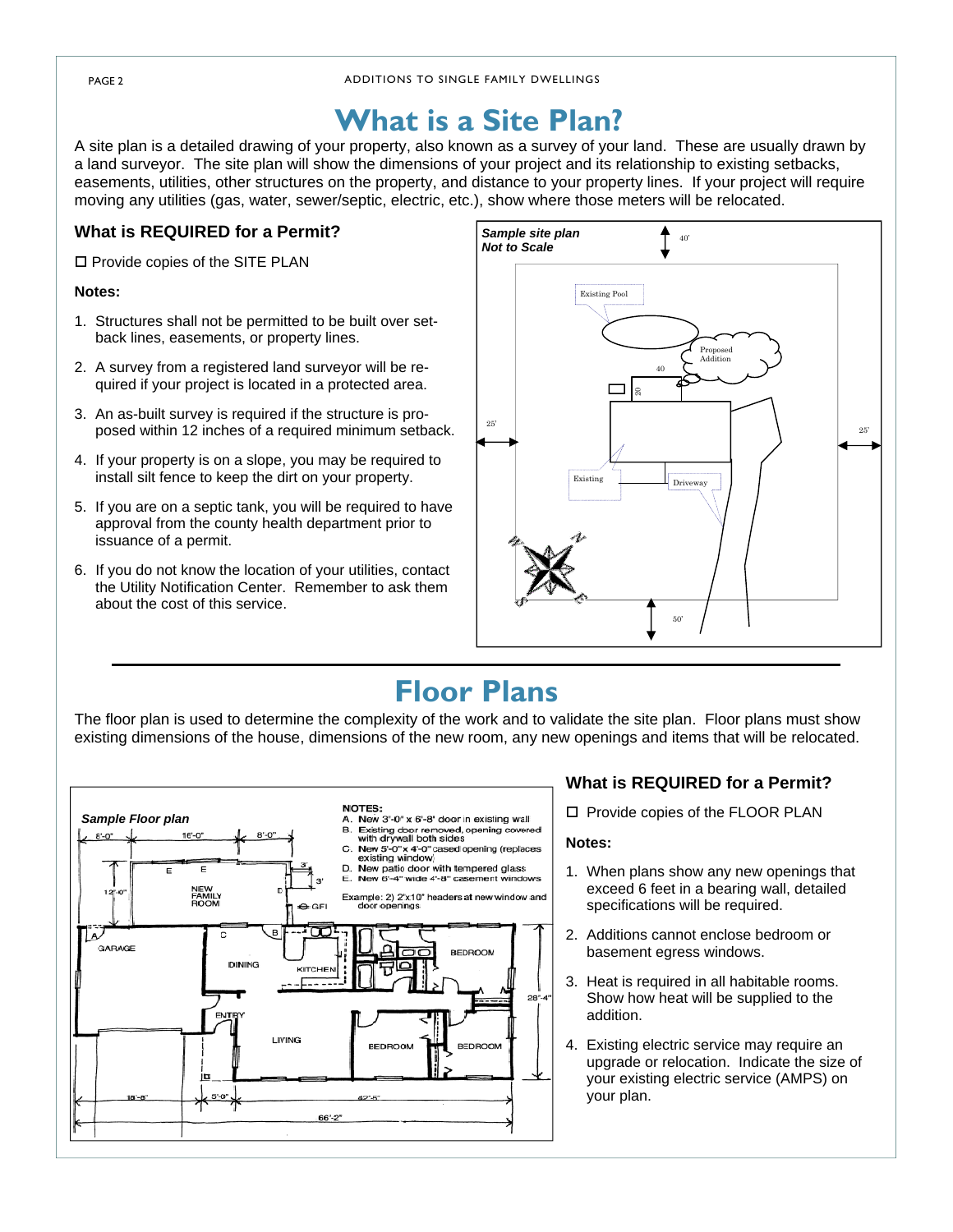PAGE 3

# **Construction Details**

 $\overline{2x}$ rafters spaced \_ Roof Sheathing<br>Example 15/32" 24-16 CDX Plywood Construction details and Manufactured Trusses spaced specifications help the  $O/C$ Example 2"x10" rafters 24" O/C building department find Roof Covering<br>Example Class A 3-Tab Shingles problems before they Minimum 1x ridae occur in the field. board Underlayment Example 1"x12" Example 2 layers 15# felt This example shows the Ceiling Insulation types of detail our office will be looking for in your Example R-30 plan submittal. 12  $2x$ ceiling joist  $@$  o/c **PITCH** Example 2x8 24" O/C **In addition to construction details Wall Insulation such as these, you**  Example R-13 **will need to submit**   $\overline{\phantom{a}}$  Top Plate Double 2x **details on:** Example 2x4 1. Foundation detail Span 2. Exterior elevations Example 24' 3. Energy Code Ceiling Height Compliance Report Minimum 7 Sec R305.1 (www.energycodes.gov) Sidina or REScheck calculations Diagonal wind bracing or plywood shear Example Lap or T-111 panels @ corners & each 25' of wall. Moisture Barrier **Wall Sheathing** Example 1/2" exterior plywood  $2x$ studs  $@$  $\overline{OC}$ Example  $2 \times 4$  @ 16" O/C Continuous 2x Sill Plate Min. 18" from bottom of floor joist or 12" Example 2x4 Pressure Treated when wood girders are exposed ground in crawl space\_grade\_Sec R319.1-1  $2x$ joists  $@$  O/C *REMINDER:*  Example  $2 \times 4$  @ 16" O/C A foundation designed by a ञ GA licensed Engineer or Wall Width Permits are only Architect may be required. Example 8" issued after plan review. The time **Footing Size** required to conduct Example 12" x 16" this review will depend on the completeness of the information we receive in the plans. **Notes:** Typical Slab Detail for single story Single Family Dwelling • Provide solid 2x blocking between rafters or trusses and roof sill plate  $2"x$ tie downs. 1/2" anchor bolts minimum. R40316 6" minimum clear • Attic ventilation and access may be required. 3 1/2" minimum distance from any wood to finish grade • For roofs with slopes less than a 4:12 pitch, follow manufac-Rebar turer's instructions for low slope application of roofing material. If required-• Where new roofs adjoin walls of an existing structure, flashing must be installed under the existing exterior finish material and over the new roof. 12" width minimum 1 story wood frame .<br>R403.1 • For all pre-engineered systems, the manufacturer's specifica-